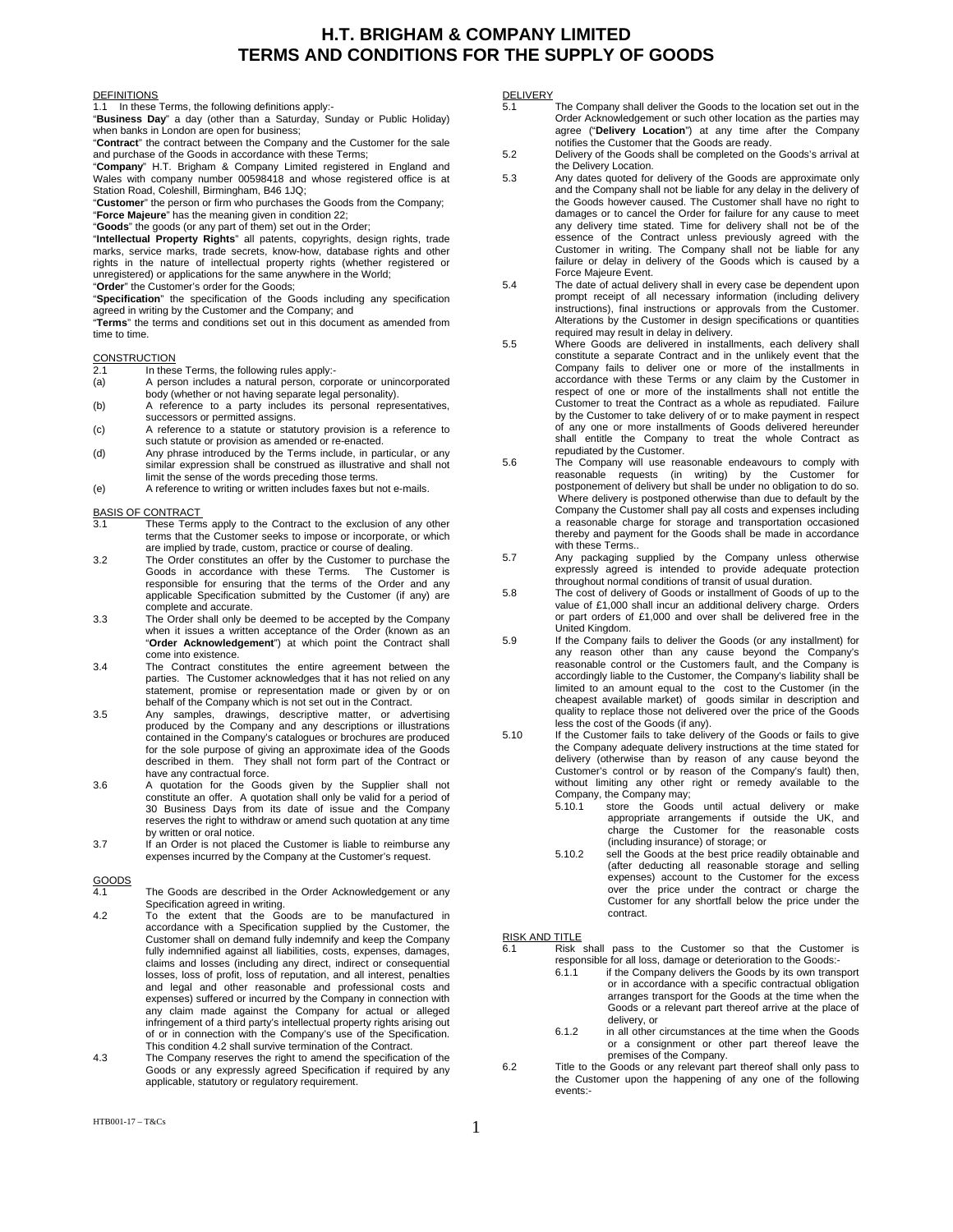- 6.2.1 the Customer has paid to the Company all sums due and payable by it to the Company under the Contract and all other contracts between the Company and the Customer, or
- 6.2.2 when the Company serves on the Customer notice in writing specifying that title in the Goods or such part thereof has passed.
- 6.3 The Company may recover Goods in respect of which title has not passed to the Customer at any time and the Customer hereby licenses the Company, its officers, employees and agents to enter upon any premises of the Customer for the purpose either of satisfying itself that condition 6.4 below is being complied with by the Customer or of recovering any Goods in respect of which property has not passed to the Customer and in particular may do so where any of the events in condition 20 occurs or the Company reasonably believes is about to occur.
- 6.4 Until title to the Goods has passed to the Customer pursuant to the terms hereof, the Customer shall:-
	- (a) hold the Goods on a fiduciary basis as the Company's bailee;
	- (b) store the Goods separately from all other goods held by the Customer so that they remain readily identifiable as the Company's property;
	- (c) not remove, deface or obscure any identifying mark or
- package on or relating to the Goods; (d) maintain the Goods in satisfactory condition and keep them insured against all risks for their full price from the date of delivery;
	- (e) notify the Company immediately if it becomes subject to any of the events listed in condition 20; and
	- (f) give the Customer such information relating to the Goods as the Company may require from time to time, but the Customer may re-sell or use the Goods in the ordinary course of its business.

### CANCELLATION<br>7.1 No O

No Order which has been accepted by the Company may be cancelled by the Customer except with the agreement in writing of the Company and on terms that the Customer shall on demand fully indemnify and keep the Company in fully indemnified against all loss (including loss of profit), claims, costs (including the cost of all labour and materials used), damages, charges and expenses incurred by the Company as a result of the cancellation.

# PRICES<br>8.1

- All prices are set out in the Order Acknowledgement and unless otherwise stated in the Order Acknowledgement quoted net ex works the Company's premises but exclusive of VAT and are subject to fluctuation in the event of any increase in the cost of labour due to local or national awards or increases in the cost of materials and overheads bought out finishing and quantities delivered within the Percentage tolerance or permitted variations set out in these Conditions. Any increase in such costs during the period of the Contract will be added to the price set out in the Order Acknowledgement.
- 8.2 In the event of any alteration or variation being requested by the Customer in design, specification or quantities required, the Company shall consider any such request made to it in writing but acceptance of any such request shall be at the Company's sole discretion. The Company shall inform the Customer in writing if and to the extent it accepts any such variation and also set out any amendments to the price as a result of such variation. The Contract will be deemed to be varied accordingly unless the Customer gives written notice that it no longer requires the variation within 7 Business Days from and including the date on which the Company gives written notice of the variation.
- 8.3 Prices quoted are for the total quantities shown and the Company may not offer the rates or prices quoted for smaller quantities on a pro rated basis or otherwise.

## TERMS OF PAYMENT<br>9.1 Unless other

- Unless otherwise agreed by the Company in writing payment is to be made in full in cleared funds within 30 days from the end of month of invoice. Time for payment is of the essence.
- 9.2 The Company shall be entitled to submit its invoice with its delivery advice note or at any time thereafter save that where delivery has been postponed at the request of or by the default of the Customer then the Company may submit its Invoice at any time after the Goods are ready for delivery or would have been ready in the ordinary course but for the request or default as aforesaid.
- 9.3 Payment is to be made in pounds sterling unless otherwise agreed in writing with the Company. Subject to agreement, if the Company receives an invoice payment that is not in pounds sterling, the Customer shall be liable for any bank charges incurred by the Company in converting the payment and any shortfall in the amount paid due to the prevailing exchange rates at the relevant date of payment.
- 9.4 Payment in respect of tools purchased by the Company from a third party pursuant to the Contract shall be made by the Customer in the amounts and at the intervals specified in the

Order Acknowledgement and in any event such payments shall be due no later than one calendar month from the date of any invoice.

- 9.5 Where tools have been manufactured or supplied by the Company pursuant to the Contract such tools will be maintained by the Company at the Company's cost to the required standard throughout the tools' normal life expectancy provided that the Company reserves the right to require the Customer to meet in full the costs of the replacement of any such tool beyond that period.
- 9.6 Where Goods are delivered by instalments the Company may invoice each instalment separately and the Customer shall pay such invoices in accordance with these Terms.
- 9.7 No disputes arising under the Contract nor delays beyond the reasonable control of the Company shall interfere with prompt payment in full by the Customer.
- 9.8 In the event of default in payment or failure by the Customer, the Company by the due date for payment shall be entitled without prejudice to any other right or remedy to suspend all further deliveries on any Contract or contracts between the Company and the Customer without notice and to charge interest on any amount outstanding at the rate of 4% per annum above the Base Lending Rate of Lloyds Bank Plc from time to time. accrue on a daily basis from the due date until the date of actual payment of the overdue amount, whether before or after judgment. The Customer shall pay the interest together with the overdue amount.
- 9.9 The Customer shall pay all amounts due under the Contract in full without any deduction or withholding except as required by law and the Customer shall not be entitled to assert any credit, set-off or counterclaim against the Company in order to justify withholding payment of any such amount in whole or in part. The Company may at any time, without limiting any other rights or remedies it may have, set-off any amount owing to it by the Customer against any amount payable by the Company to the Customer.

### DIMENSIONS<br>10.1 All

- $\overline{All}$  weights and dimensions quoted by the Company are subject to the tolerances provided by the appropriate British Standards.
- 10.2 Where materials are ordered by reference to numerical quantities or specified weights the Company reserves the right to under or over delivery the quantity ordered by ten per cent in accordance with trade custom.
- 10.3 If the Customer requests an alteration in the quantity of Goods which are the subject of a Contract including the suspension or reduction of 'firm' schedules agreed, the Company will consider the request but reserves the right not to agree to any such alteration. If any such alteration is agreed in writing by the Company, the Contract will be deemed to be amended accordingly including in relation to any variation in price in accordance with condition 8.2 and the Customer agrees that in respect of all Goods which are already in the manufacturing process further to the earlier Contract may still be delivered in accordance with the original Order Acknowledgement and the Customer shall on demand indemnify and keep the Company fully indemnified in respect of the price of such Goods and any costs and expenses arising from any variation by the Company in writing.
- 10.4 If and so far as work has been necessarily commenced in advance of 'firm' schedules in order to provide in accordance with a normal process time cycle for deliveries indicated by a 'tentative schedule' the Customer shall be liable to accept delivery of such Goods at the times and in the quantities so indicated and to pay the Company in full for such Goods in accordance with these Terms.

# SAMPLES<br>11.1

- The Company may at its discretion submit a sample together with an initial Sample Inspection Report to the Customer for approval before proceeding to manufacture the remainder of the Goods under the Contract , such manufacture will only be commenced on receipt by the Company of the Customer's approval of the sample in writing. All Goods in respect of which a sample is so approved shall be deemed to have been satisfactorily tested by the Customer and to be suitable for the purposes for which the Customer requires them and, subject to condition 17.1, the Company shall have no further liability for such Goods in this respect.
- 11.2 Notwithstanding that samples may be or have been submitted by the Company the sale to the Customer is not and shall not be deemed to be a sale by sample for the purposes of Section 15 of the Sale of Goods Act 1979. Any samples submitted to the Customer are intended to indicate only the substance and the general character of the materials and the Customer shall have no claim if the colour or composition of the majority of the Goods supplied fails to correspond with the sample in such respect unless the particular requirement is specified by the Customer and accepted by the Company in writing.

**QUALITY** 

12.1 The Company warrants that on delivery and for a period of 12 months from the date of delivery ("**Warranty"** ) the Goods shall:-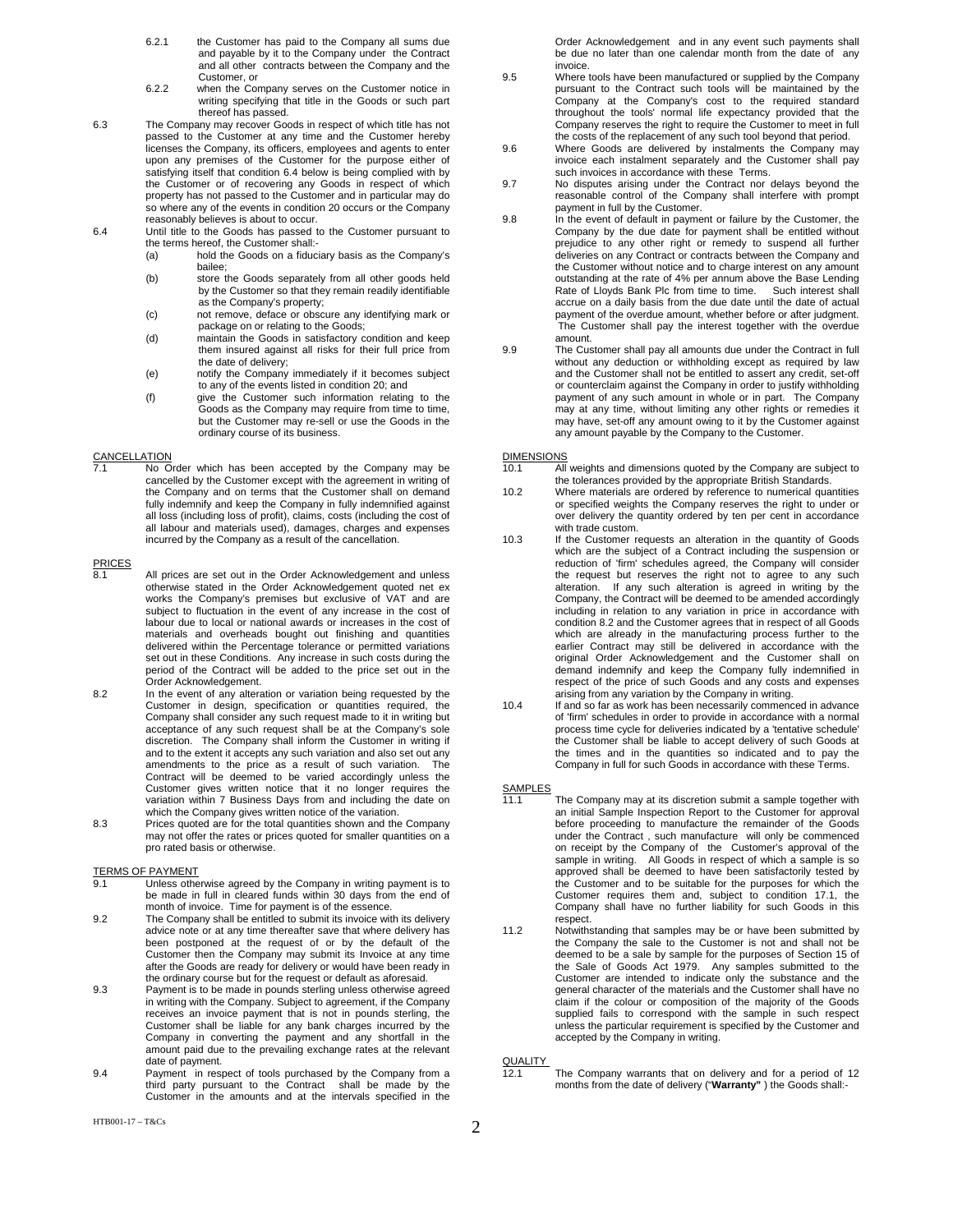- (a) conform in all material respects with the applicable Specification including that of an approved sample (if applicable);
- (b) be free from material defect in design, material and workmanship.
- 12.2 Subject to the Customer's compliance with the requirements of condition 13 and/or condition 14 (as appropriate), the Company shall, at its sole option, repair or replace the defective Goods or refund the price paid for the defective Goods in full.
- 12.3 In the case of goods not manufactured by the Company, the Company gives no assurance or guarantee whatsoever that the sale or use of the Goods will not infringe the patent, copyright or other industrial intellectual property rights of any other person, firm or company.
- 12.4 Except as provided in this condition 12, the Company shall have no liability to the Customer except in respect of the Goods' failure
- to comply with the Warranty set out in condition 12.1. 12.5 Except as set out in these Terms, all warranties, conditions and other terms implied by statute or common law are to the fullest extent permitted by law, excluded from the Contract.
- 12.6 These Terms shall apply to any repaired or replacement Goods supplied by the Company.

### SHORTAGES AND DEFECTS APPARENT ON INSPECTION

13.1 The Customer shall not be entitled to reject the Goods if the Company delivers:

- 13.1.1 not less than 90 per cent of the quantity of Goods ordered; or
- 13.1.2 not more than 110 per cent of the Goods ordered

 but a pro rata adjustment shall be made to the invoice on receipt of notice from the Customer that the quantity of Goods delivered differs from the quantity ordered.

- 13.2 Without prejudice to Condition 13.1, the Customer shall have no claim for shortages or defects in the Goods apparent on visual inspection unless:-
	- 13.2.1 the Customer inspects the Goods within three working days of arrival at the Delivery Location;
	- 13.2.2 a written complaint (including by e-mail) is made to the Company and to the carrier within fourteen days of receipt of the Goods or such shorter period as the carrier's conditions (if applicable) require specifying the shortage or defect together with photographic evidence; and
- 13.2.3 the Company is given an opportunity to inspect the Goods and investigate any complaint before any use of or alteration to or interference with the Goods.
- 13.3 If a complaint is not made to the Company as provided in Condition 13.2 then the Goods shall be deemed to be in all respects in accordance with the Contract and the Customer shall be bound to pay for the actual quantity of Goods delivered (in
- accordance with Condition 13.1). 13.4 The Company may within 15 days of receiving such a written complaint (or 28 days where the Goods are situate outside the United Kingdom) inspect the Goods and the Customer if so required by the Company shall take all steps necessary to enable the Company to do so.

### DEFECTS NOT APPARENT ON INSPECTION

- 14.1 The Customer shall have no claim in respect of defects in Goods not apparent on visual inspection at the time of delivery envisaged by these Terms unless:-
	- 14.1.1 a written complaint is sent to the Company as soon as reasonably practicable after the defect is discovered and no use is made of the Goods thereafter and no alteration made thereto or interference made therewith before the Company is given an opportunity to inspect the Goods in accordance with this condition; and
	- 14.1.2 the complaint is sent within 12 months of the date of delivery of the Goods or in the case of an item not manufactured by the Company within the guarantee period specified by the manufacturer of such item (if any).
- 14.2 The Customer shall not be entitled to any claim under the Warranty at condition 12 or otherwise in respect of any repairs or alterations undertaken by the Customer without the prior specific written consent of the Company nor in respect of any defect arising by reason of fair, wear and tear or damage due to accident, neglect or misuse nor in respect of any Goods to which alterations have been made without such consent or to which replacement
- parts not supplied by the Company have been fitted.<br>14.3 The Warranty at condition 12.1 shall not apply where any loss or damage is suffered by reason of use of the Goods after the Customer becomes aware of a defect or ought reasonably to have become aware of the existence of a defect.
- 14.4 The Company may within 15 days of receiving such a written complaint (or 28 days where the Goods are situate outside the United Kingdom) inspect the Goods and the Customer if so required by the Company shall take all steps necessary to enable the Company to do so.

### EXPORT TERMS

- 15.1 Where the Goods are supplied for export from the United Kingdom, the provisions of this condition 15 shall unless otherwise agreed in writing apply notwithstanding any other provisions of these Terms.
- 15.2 The Customer shall be responsible for complying with any legislation or regulations governing the importation of the Goods into the country of destination and for the payment of any such compliance and any applicable duties payable.

# LIABILITY<br>16.1

- Nothing in these Terms shall limit or exclude the Company's liability for:-
	- (a) death or personal injury caused by its negligence, or the negligence of its employees, agents or subcontractors (as applicable);
	-
	- (b) fraud or fraudulent misrepresentation; (c) breach of the terms implied by section 12 of the Sale of Goods Act 1979;or
	- (d) any matter in respect of which it would be unlawful for the Supplier to exclude or restrict liability.
- 16.2 Subject to condition 16.1:-
	- (a) the Company shall not be liable to the Customer, whether in contract, tort (including negligence), breach of statutory duty, or otherwise, for any loss of profit, or any indirect, special or consequential loss, damages, claims, costs. liabilities or expenses arising under or in connection with the Contract; and
		- (b) the Company's total liability to the Customer in respect of all other losses arising under or in connection with the Contract, whether in contract, tort (including negligence), breach of statutory duty, or otherwise [including losses caused by shall not exceed the price of the Goods under the Contract.

# CONFIDENTIAL INFORMATION / INTELLECTUAL PROPERTY<br>17.1 The Customer acknowledges that all Intellectual Prop

The Customer acknowledges that all Intellectual Property Rights in the Goods and any drawings, documents, confidential records, computer software and other information supplied by the Company shall belong to the Company and the Customer shall have no rights in or to such Intellectual Property Rights other than the right to use the Goods and any other intellectual property in accordance with the purpose for which they are supplied to it without the prior written consent of the Company.

CUSTOMER'S DRAWINGS

- The Customer warrants:<br>18.1.1 the accurac the accuracy and suitability of the drawings, information, advice or recommendations given to the Company for the purposes of completing the order in accordance with these Terms; 18.1.2 that it shall at its own expense:
	- a. provide the Company with the required<br>drawings, information, advice or information, advice or recommendations in sufficient time to enable the Company to complete the
		- Order;<br>retain b. retain copies of all drawings and information given to the Company;
- 18.1.3 that the drawings, information etc. will not infringe the intellectual property rights of any third party and that all necessary consents have been obtained before transferring the information to the Company.
- 18.2 The Customer shall on demand indemnify the Company and keep it fully indemnified against any loss (including legal fees), damages, liabilities, claims, charges and expenses incurred by the Company caused by:
	- 18.2.1 any breach of the warranties contained in 18.1.1;
	- 18.2.2 the accuracy of the drawings, information, advice or recommendations;
	- 18.2.3 any claim by the Customer or third party due to the information not being provided by the Customer within sufficient time to complete the order;
	- 18.2.4 any claim by a third party for infringement of intellectual property rights.

DATA AND TECHNICAL INFORMATION<br>19.1 The information contained in the advertising sales and technical literature issued by the Company may be relied upon to be accurate in the exact circumstances in which it is expressed otherwise any illustrations, performance details, examples of installations and methods of assembly and all other technical data in such literature are based on experience and upon trials under test conditions and are provided for general guidance only. No such information or data shall form part of the Contract otherwise agreed in writing.

**INSOLVENCY**